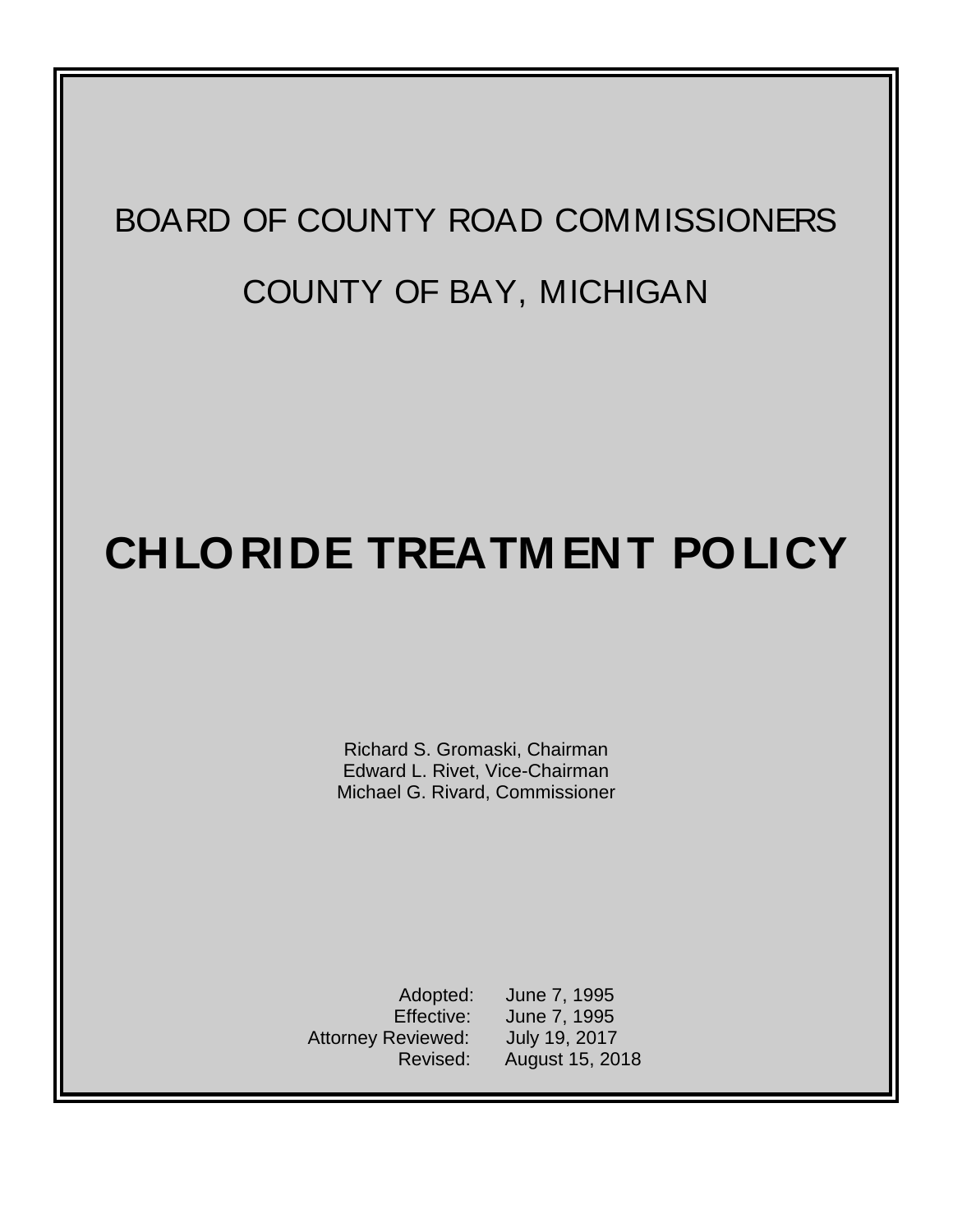#### **Bay County Road Commission Chloride Treatment Policy**

The Board of County Road Commissioners, County of Bay, Kawkawlin, Michigan 48631, has established the following policy for chloride treatment and dust control of local roads within Bay County. The Bay County Road Commission will participate in chloride treatment of local roads when the following specific conditions are met:

- 1. Any chloride treatment on local roads within Bay County will be done as a joint effort between the Road Commission and the appropriate township.
- 2. The Road Commission will grade and shape the road surface previous to chloride application if it is necessary.
- 3. The Road Commission will make the arrangements for chloride treatment and application.
- 4. The cost of the chloride treatment for dust control shall be shared as follows: 50% by the township, 50% by the Road Commission.
- 5. All billings of cost-shared work will go through the Road Commission office. The Road Commission will bill the townships their 50% portion.
- 6. It will be the responsibility of the township supervisor to contact the Road Commission to make arrangement for cost-shared treatment. This will be done through the General Superintendent and must be supported by township written correspondence, e-mail or fax.
- 7. The Road Commission will treat in front of homes of those people who are adversely affected by road dust and have submitted a letter from their physician stating their health condition and need for dust control. This letter/request must be submitted to the Road Commission office previous to treatment. The Road Commission, upon investigation and approval, will pay 100% for such chloride treatment.
- 8. Property owners and residents shall be able to obtain and arrange for their own chloride treatment if they so desire. This will require that they obtain a permit from the Road Commission. There will be no charge for the permit. The permit will generate inspection and/or grading of the road previous to treatment. The property owner will be responsible for the cost and arrangements of such treatment.
- 9. No oil well brine will be allowed under this program.
- 10. This policy is subject to change or rescinding at any time by the Board of County Road Commissioners.